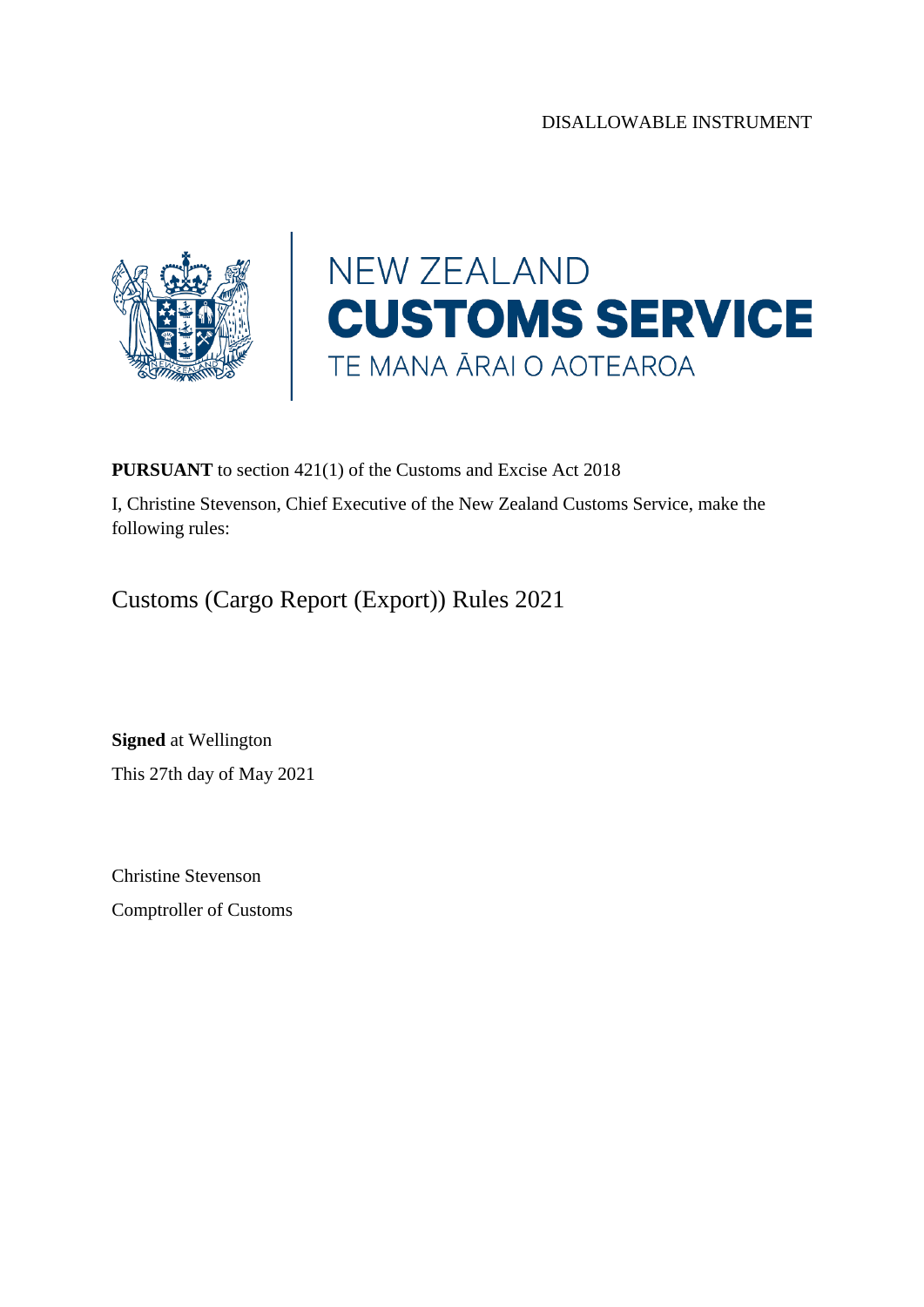## Customs (Cargo Report (Export)) Rules 2021

### **Table of Contents**

| Part 1           | <b>Rules</b>                                                  | 3                        |
|------------------|---------------------------------------------------------------|--------------------------|
| <b>Section 1</b> | Title, commencement, application and interpretation           | 3                        |
| 1.1              | Title                                                         | 3                        |
| 1.2              | Commencement                                                  | 3                        |
| 1.3              | Application of rules                                          | 3                        |
| 1.4              | Interpretation                                                | 3                        |
| <b>Section 2</b> | Certain goods for export exempt from entry                    | 4                        |
| 2.1              | Application of regulation $29(1AAA)(a)$ of the Regulations    | $\overline{\mathcal{A}}$ |
| <b>Section 3</b> | <b>Manner and form of submitting Cargo Report (Export)</b>    | 4                        |
| 3.1              | Exporter must provide Cargo Report (Export) in way prescribed | $\overline{4}$           |
| 3.2              | <b>Notes</b>                                                  | 4                        |
| Part 2           | <b>Schedule 1</b>                                             | 5                        |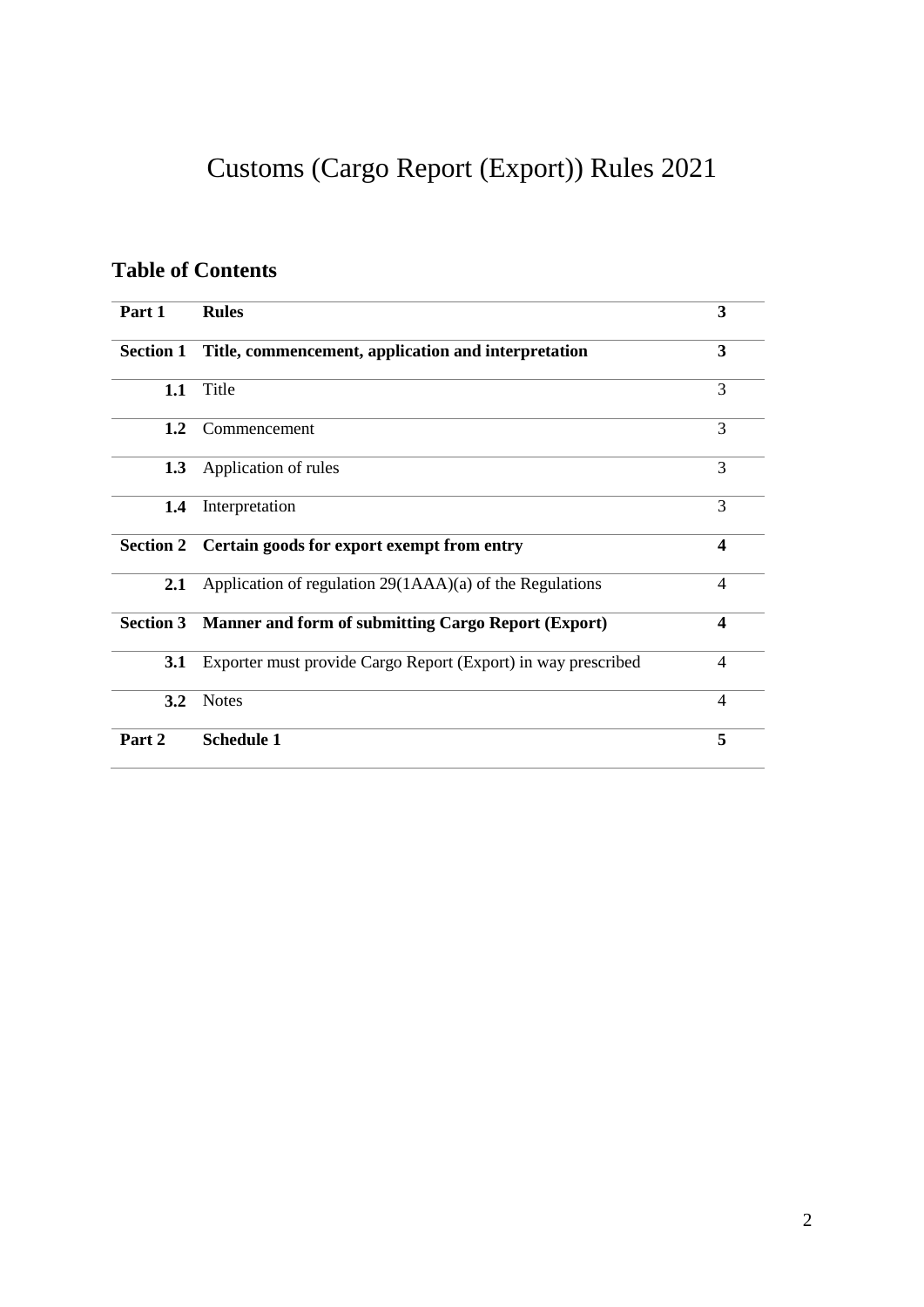## **Part 1 Rules**

| <b>Section 1</b> | Title, commencement, application and interpretation                                                                                                                                                                                                                                                                                                 |  |
|------------------|-----------------------------------------------------------------------------------------------------------------------------------------------------------------------------------------------------------------------------------------------------------------------------------------------------------------------------------------------------|--|
| 1.1              | <b>Title</b>                                                                                                                                                                                                                                                                                                                                        |  |
|                  | These Rules are the Customs (Cargo Report (Export)) Rules 2021.                                                                                                                                                                                                                                                                                     |  |
| 1.2              | Commencement                                                                                                                                                                                                                                                                                                                                        |  |
|                  | These Rules comes into force on 1 July 2021.                                                                                                                                                                                                                                                                                                        |  |
| 1.3              | <b>Application</b>                                                                                                                                                                                                                                                                                                                                  |  |
| 1.3(1)           | These Rules shall apply for the purpose of prescribing the form of<br>document required for the purposes of regulation $29(1AAA)(a)$ of the<br>Regulations, which exempts certain goods and classes of goods from the<br>requirement to be entered under section $89(1)$ of the Act.                                                                |  |
|                  | Note: These Rules do not preclude an exporter from completing and<br>lodging an export entry in relation to the goods.                                                                                                                                                                                                                              |  |
|                  | Note: These Rules do not apply to goods covered by regulation<br>29(1AAA)(b) of the Regulations. For those goods refer to the 2021 Chief<br>Executive Direction in relation to regulation 29(1AAA)(b).                                                                                                                                              |  |
| 1.4              | Interpretation                                                                                                                                                                                                                                                                                                                                      |  |
| 1.4(1)           | In these Rules, unless the context otherwise requires—                                                                                                                                                                                                                                                                                              |  |
|                  | Act means the Customs and Excise Act 2018                                                                                                                                                                                                                                                                                                           |  |
|                  | <b>Regulations</b> means the Customs and Excise Regulations 1996                                                                                                                                                                                                                                                                                    |  |
|                  | <b>Trade Single Window</b> (TSW) means the computer system application<br>jointly managed by Customs and MPI as part of the JBMS that enables<br>parties involved in international trade and transport to submit craft and<br>cargo clearance data that is required by New Zealand border agencies<br>electronically, once, through one entry point |  |
| 1.4(2)           | Unless the context otherwise requires, a term that is used in these Rules and<br>defined in the Act but not defined in these Rules has the meaning given in<br>the Act.                                                                                                                                                                             |  |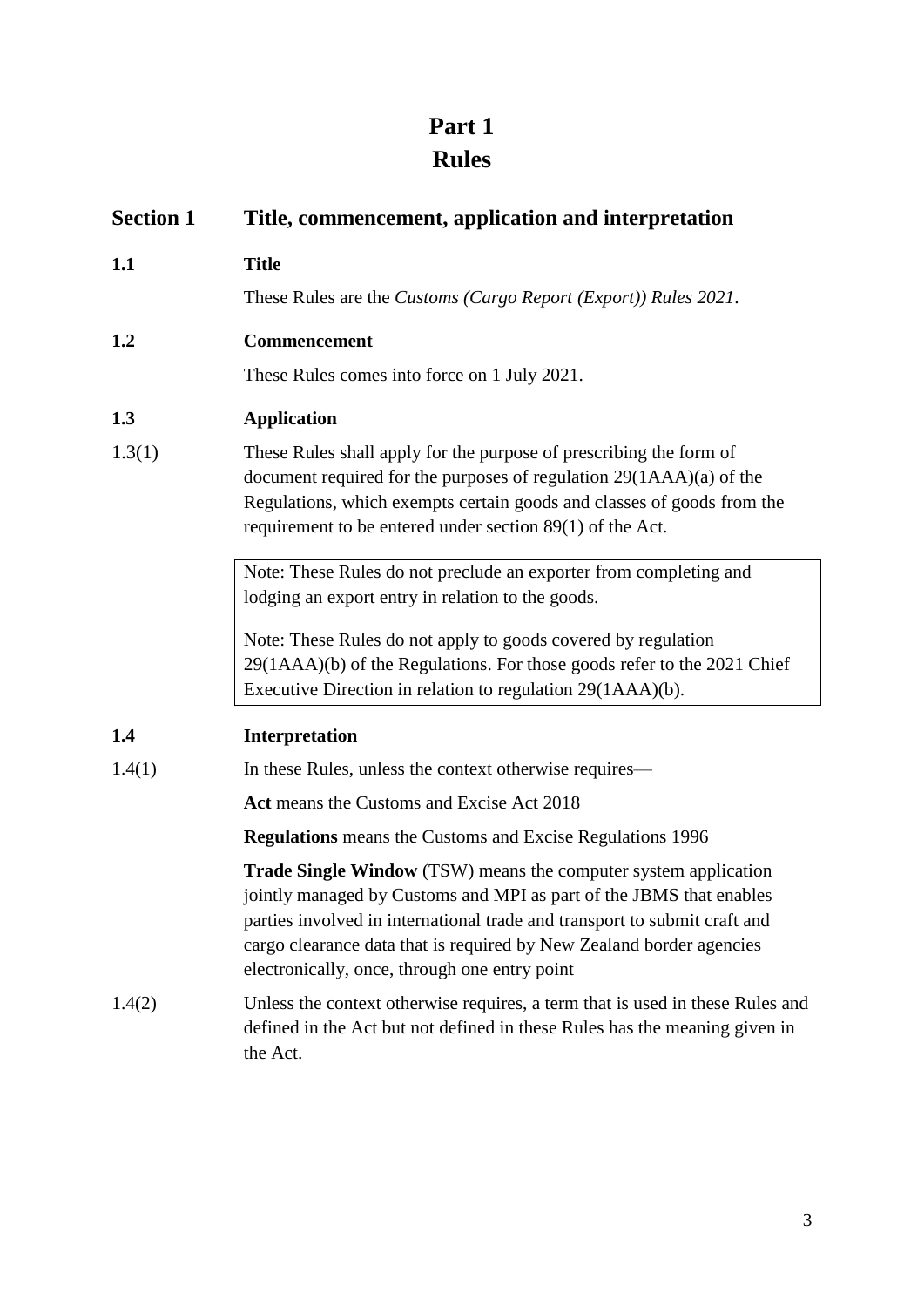| <b>Section 2</b> | Certain goods for export exempt from entry                                                                                                                                                                                                |  |
|------------------|-------------------------------------------------------------------------------------------------------------------------------------------------------------------------------------------------------------------------------------------|--|
| 2.1              | Application of regulation 29(1AAA)(a) of the Regulations                                                                                                                                                                                  |  |
| 2.1(1)           | Goods or classes of goods to which regulation 29(1AAA)(a) apply will be<br>exempted from entry once:                                                                                                                                      |  |
|                  | a person has lodged a Cargo Report (Export) in accordance with the<br>(a)<br>requirements set out in Section 3 of these Rules, and                                                                                                        |  |
|                  | the Cargo Report (Export) has been processed by Customs.<br>(b)                                                                                                                                                                           |  |
|                  | Goods which require a permit, licence or consent                                                                                                                                                                                          |  |
| 2.1(2)           | Notwithstanding any other requirements for exempting goods from entry,<br>goods which require a permit, licence or consent are not exempt from entry<br>until such permit, licence or consent is lodged with and processed by<br>Customs. |  |
| <b>Section 3</b> | <b>Manner and form of submitting Cargo Report (Export)</b>                                                                                                                                                                                |  |

#### **3.1 Exporter must provide Cargo Report (Export) in way prescribed**

3.1(1) A Cargo Report (Export) must be made electronically via the Trade Single Window using the message format and particulars specified in Schedule 1.

#### **3.2 Notes**

3.2(1) Where a prescribed form contains any explanatory or other notes, such notes do not form part of the prescription but are intended to assist the person in the completion of the form.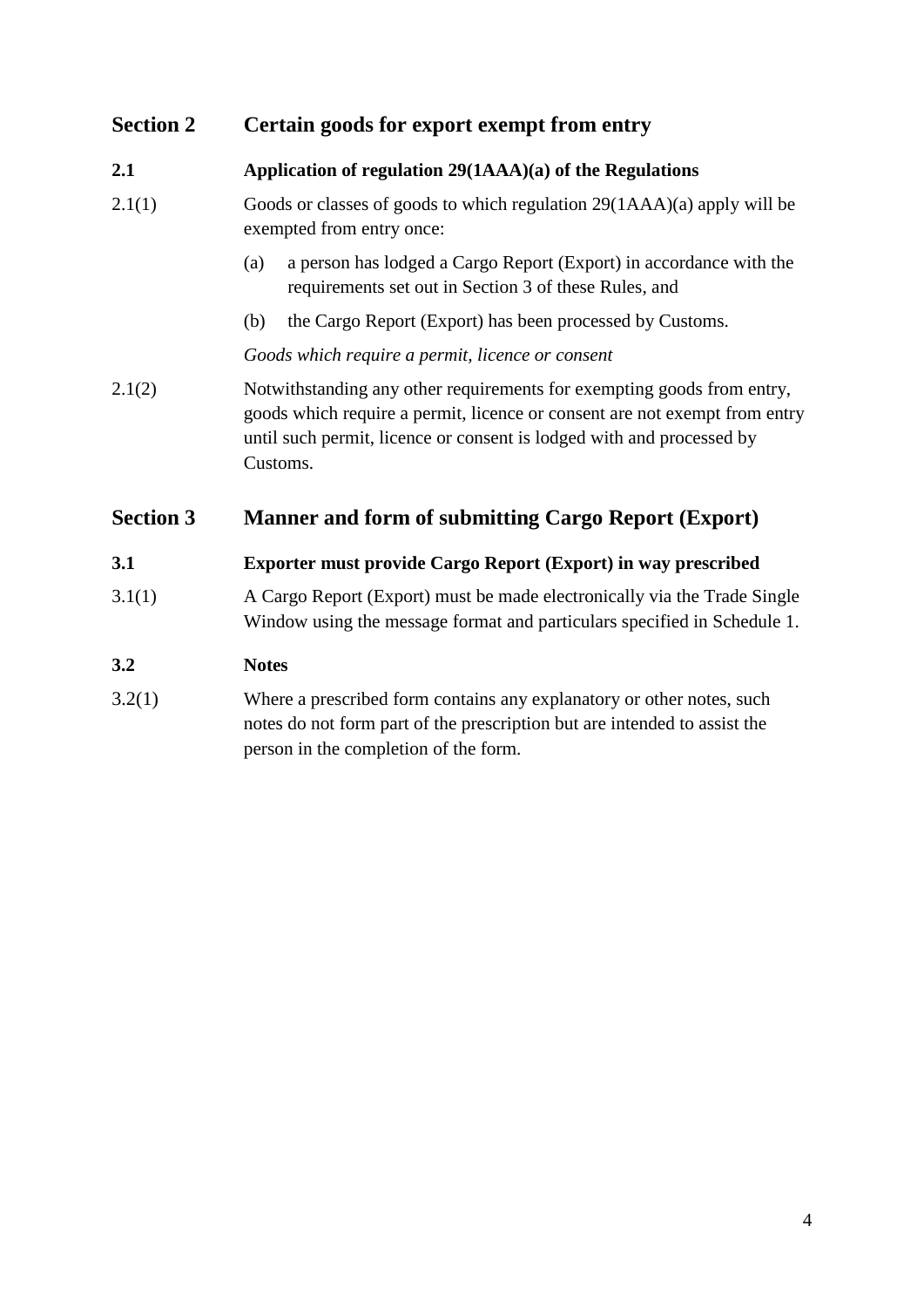#### **Part 2**

#### **Schedule 1**

## Cargo Report (Export) Requirements – Declaration Electronic (WCO) Message Format

#### **General Requirements**

(a) The contents of the report must be true, correct and complete in every particular.

(b) Declarants who lodge reports through any Customs registered user system must use the unique user identifier (UUI, also known as the PIN) issued to him or her by the Trade Single Window.

(c) The use of the PIN will be the equivalent of the signature of the Declarant.

(d) In this Schedule, the term "electronic format" means an electronic message format made in accordance with the requirements set out in the World Customs Organisation Data Model 3 and the New Zealand Trade Single Window Message Implementation Guidelines for Export Declaration available from Customs.

(e) The requirements for completing a report in the WCO message format via Trade Single Window are set out below.

(f) All fields on an entry must be completed unless stated below.

Note: The particulars set out below relate to both the Trade Single Window (TSW) Online system operated by the New Zealand Customs Service, and commercial or in-house software systems. The titles of the fields and the order in which they appear reflect the TSW Online system, so may differ from the titles and order shown in other systems.

#### **Particulars**

#### **NEW LODGEMENT**

#### **Lodgement**

Select "New Lodgement" and "Cargo Report Export".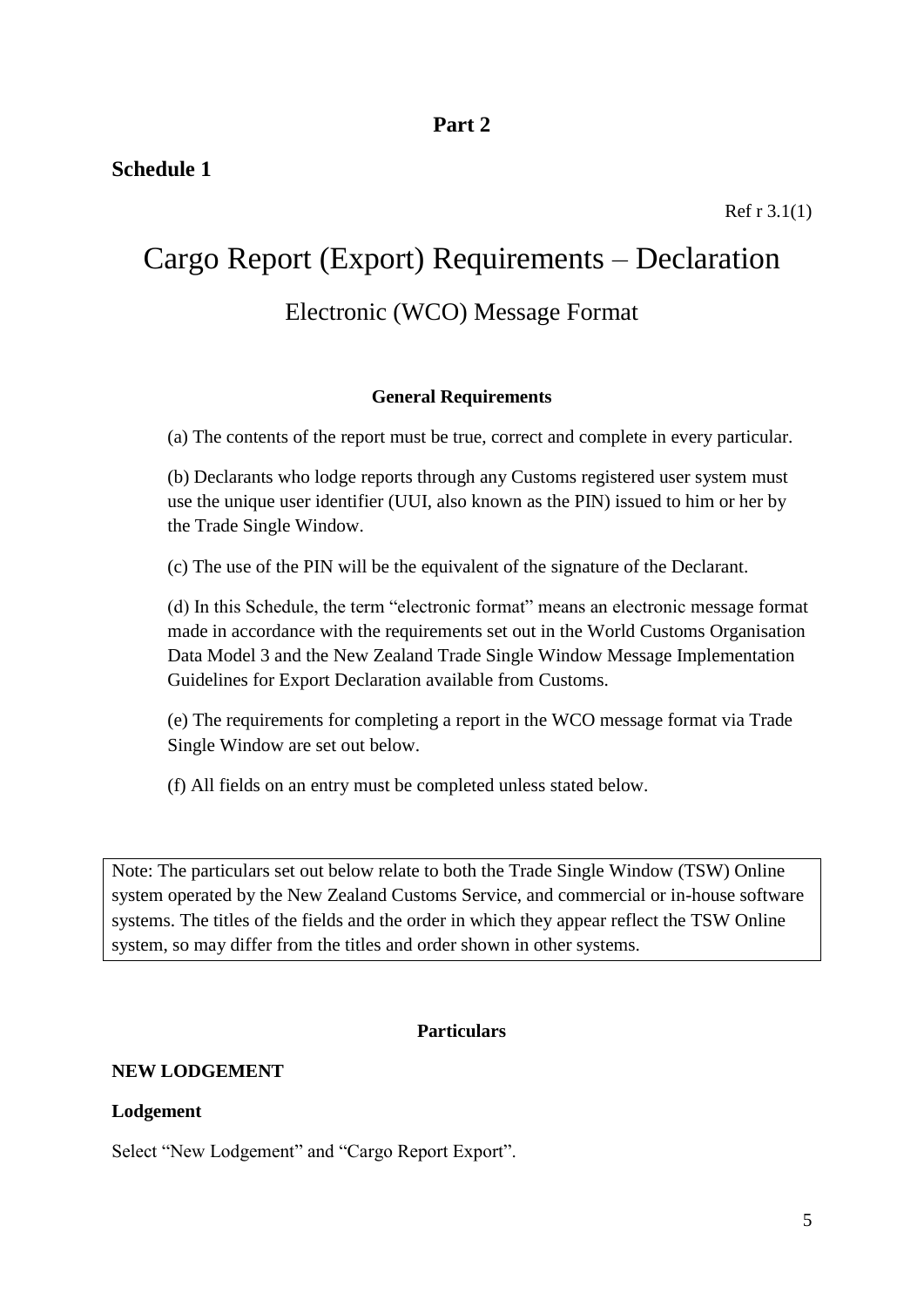#### **Transport Mode**

Select from the dropdown in TSW Online, or state Sea ('1') or Air ('4') to indicate how the goods are being transported.

#### **Submitter Code and Submitter Name (mandatory)**

In TSW Online, select the submitter code from the dropdown. The submitter is either the Carrier or Consolidator/Freight Forwarder/Broker. On selection of the code, TSW populates the submitter name field.

#### **SECTION A: DECLARATION FIELD REQUIREMENTS**

Note – (mandatory\*) indicates that a field is mandatory in some cases but not all. For example, it may be mandatory for sea exports but not air. Requirements are explained in the text under the heading.

#### **Declaration**

#### **Declarant Code and Declarant Name (mandatory\*)**

If the Cargo Report (Export) (CRE) contains write-offs, the declarant's code must be stated. The code is available by applying to Customs for subsequent approval. The name will auto-populate in TSW Online.

#### **Sender's Reference Number (mandatory)**

This is used to identify your declaration and must be a unique number for this transaction within your system.

#### **Method of Communication (mandatory)**

The contact method and details of the person completing the report must be stated. Valid options are:

 $\Box$  Cellular phone

 $\Box$  Email

- $\Box$  Facsimile
- $\Box$  Telephone

#### **Craft**

The required shipping details will vary depending on which transport mode has been selected by the submitter. For example, where "Air" has been selected the International Maritime Organization (IMO)/Lloyds Number and Voyage Number will not be required.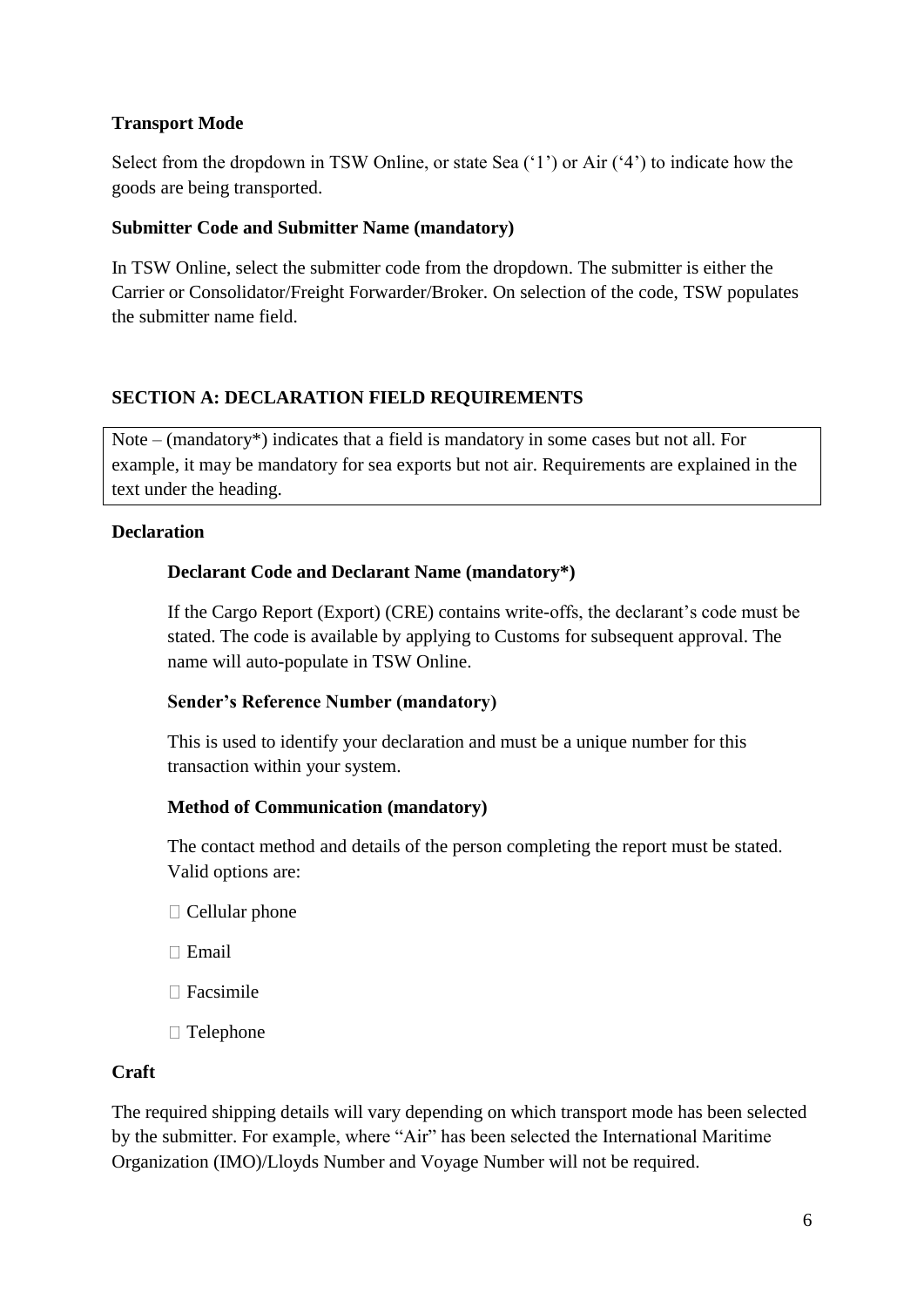#### **Carrier Code or Carrier Name (mandatory\*)**

If the submitter type is 'Carrier', the Carrier code is mandatory. Input the code and click 'Get Details' to auto-fill the carrier name.

\* If the submitter type is Consolidator complete either the Carrier code or Carrier name.

#### **Craft Name (mandatory\*)**

For consignments to be exported by sea, state the ship's registered name in capital letters. The craft name must be the same as that published on the Customs website list.

#### **Voyage Number (mandatory\*)**

For consignments to be exported by sea, enter the voyage number for the craft that will transport the consignments from New Zealand. If you don't know the voyage number, contact the carrier.

#### **IMO/Lloyds Number**

The IMO/Lloyds number for sea craft should be entered if known.

#### **Flight Number (mandatory\*)**

For consignments to be exported by air, state the flight number which will transport the goods from New Zealand. The flight number must conform to the list published on the Customs website.

#### **Port of Departure (mandatory)**

Select from the dropdown provided in TSW Online, or insert the five character port code set out in the UNECE LOCODE lists (found at https://unece.org/trade/cefact/unlocode-code-listcountry-and-territory) for the port from which the craft will finally depart New Zealand.

#### **Date of Departure (mandatory)**

Use the date picker or insert the date on which the craft the CRE relates to leaves its final port in New Zealand. Date format is DD/MM/YYYY.

Note – shipping schedules may be subject to change and consignments may be off-loaded. The person making the report is responsible for making every effort to insert the accurate date of export or to amend the report should the date change.

#### **Additional Information**

#### **Remarks**

Include any additional information relevant to government agencies. This should be provided as a single string of text with no special characters.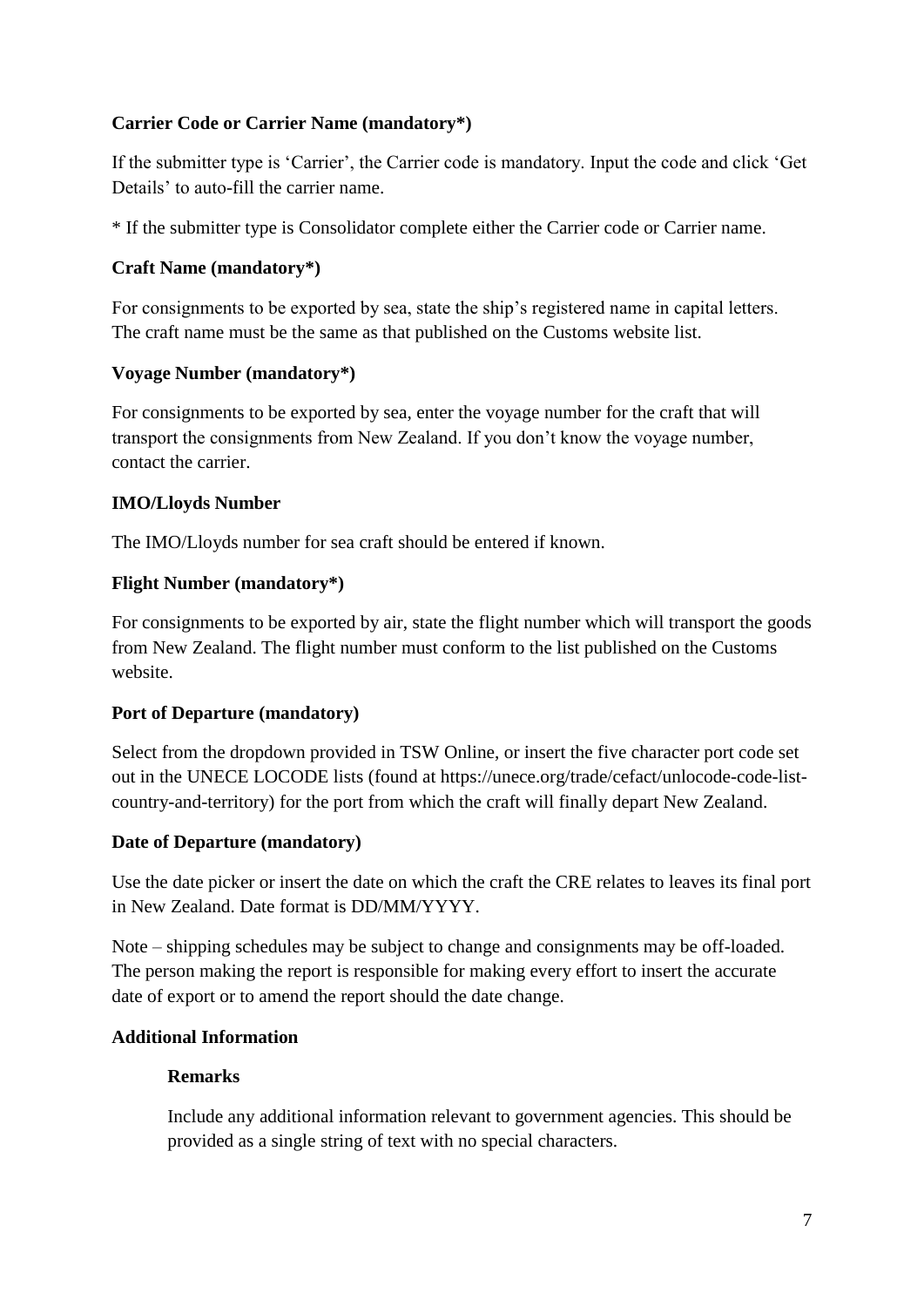#### **Documents**

#### **Document Type and Document Reference Number**

For now, you can make reference to any certificates, passports or other documents relevant to the lodgement as required by agencies. Select the type and input an appropriate reference number. Currently the only option is Other Document. In future other options may be added.

#### **Attachment Type and Attachment**

Use this field to physically attach documents relevant to the lodgement, such as permits, packing lists, container quarantine declarations, as required by agencies. Select from the dropdown and attach the document. Currently the only option is Other Document. In future other options may be added for selection.

#### **SECTION B: CONSIGNMENT FIELD REQUIREMENTS**

Separate consignment details are required for each individual consignment covered by the CRE.

Note 1 – consignment and goods item details are required for empty containers.

Note 2 – up to 9,999 consignments can be listed on a single report.

#### **Consignment**

#### **Consignment Number**

Consignment number is a sequential number for each consignment, starting with the number '1'. This is auto-filled in TSW Online.

#### **Consignment Value**

This is the total value of the consignment items for this consignment only. Enter the value in New Zealand dollars (NZ\$).

#### **Write-Off Request?**

Indicate if the consignment is a write-off request. This covers goods that are exempt from the requirement for an entry but require Customs permission for the goods to be loaded for export.

Select No for empty containers.

Note: If the CRE contains an International Transhipment Request this request should be made in accordance with the requirements set out in the Customs (International Transhipment Request) Rules 2020.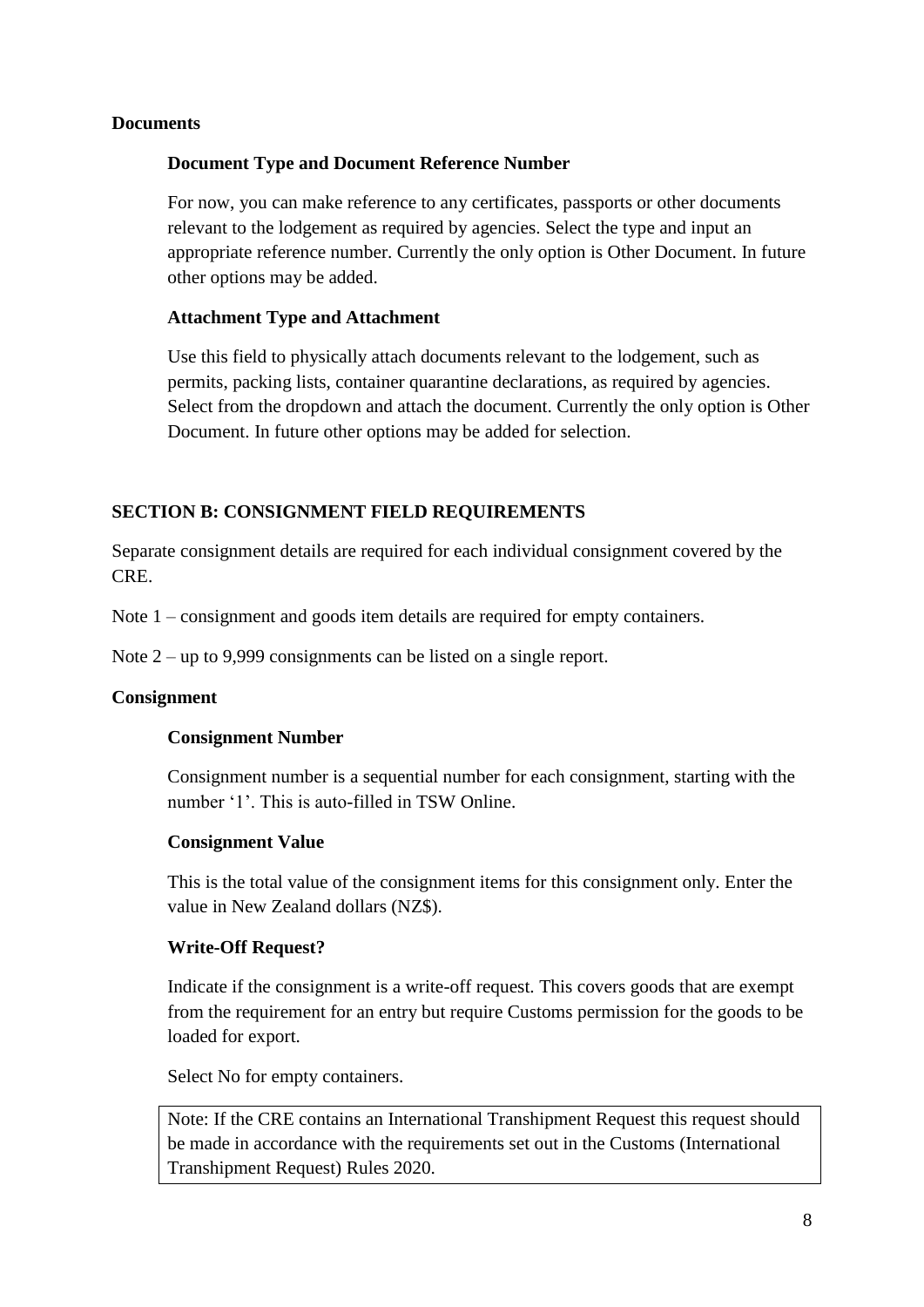#### **Port of Loading (mandatory)**

Select the port where the goods will be loaded onto the vessel or aircraft that will transport them from New Zealand. If the goods are loaded on board a different vessel or flight for transhipment to the port where they will be loaded on the export vessel or flight, the export vessel name or flight is to be used. For example, if goods are to be loaded on board vessel A at Lyttelton, and transhipped to Auckland for loading aboard vessel B for export, the name and port of loading of vessel B would be used. If not using TSW Online, state the five character port code as set out in the UNECE LOCODE lists (found at https://unece.org/trade/cefact/unlocode-code-list-countryand-territory).

#### **Port of Discharge (mandatory)**

In TSW Online, select the port, otherwise insert the five character port code set out in the UNECE LOCODE lists (found at https://unece.org/trade/cefact/unlocode-codelist-country-and-territory) for the first overseas port at which the goods are expected to be unloaded from the vessel or flight specified in the 'Vessel/Flight Number' field.

**Note** – where the goods are unloaded at a port for transhipment to another port, the port of discharge is the first port at which the goods are unloaded. For example, if goods are unloaded in Long Beach, California en route to Tilbury, England, the code for Long Beach would be stated as the port of discharge.

#### **Location of Goods Code (mandatory\*)**

This field is mandatory for air exports, and for sea exports if the location of goods is different from the port of loading. A TSW premises code is entered in this field. This should be a CCA premises code, and refers to the freight forwarder's store, or other premises approved by Customs and MPI to hold export shipments awaiting clearance.

 $\Box$  For goods exported by air the TSW premises code of the cargo terminal operator/consolidator/freight forwarder premises where the goods are located is required.

 $\Box$  For sea freight shipments, a TSW premises code of the consolidator/freight forwarder must be entered when the location of the shipment is different from the port of loading.

#### **Method of Payment of Freight**

If using TSW Online, select the appropriate method of payment of freight from the dropdown. Otherwise, insert the appropriate code available at the Customs website.

#### **MPI Account Number**

Enter your MPI Account Number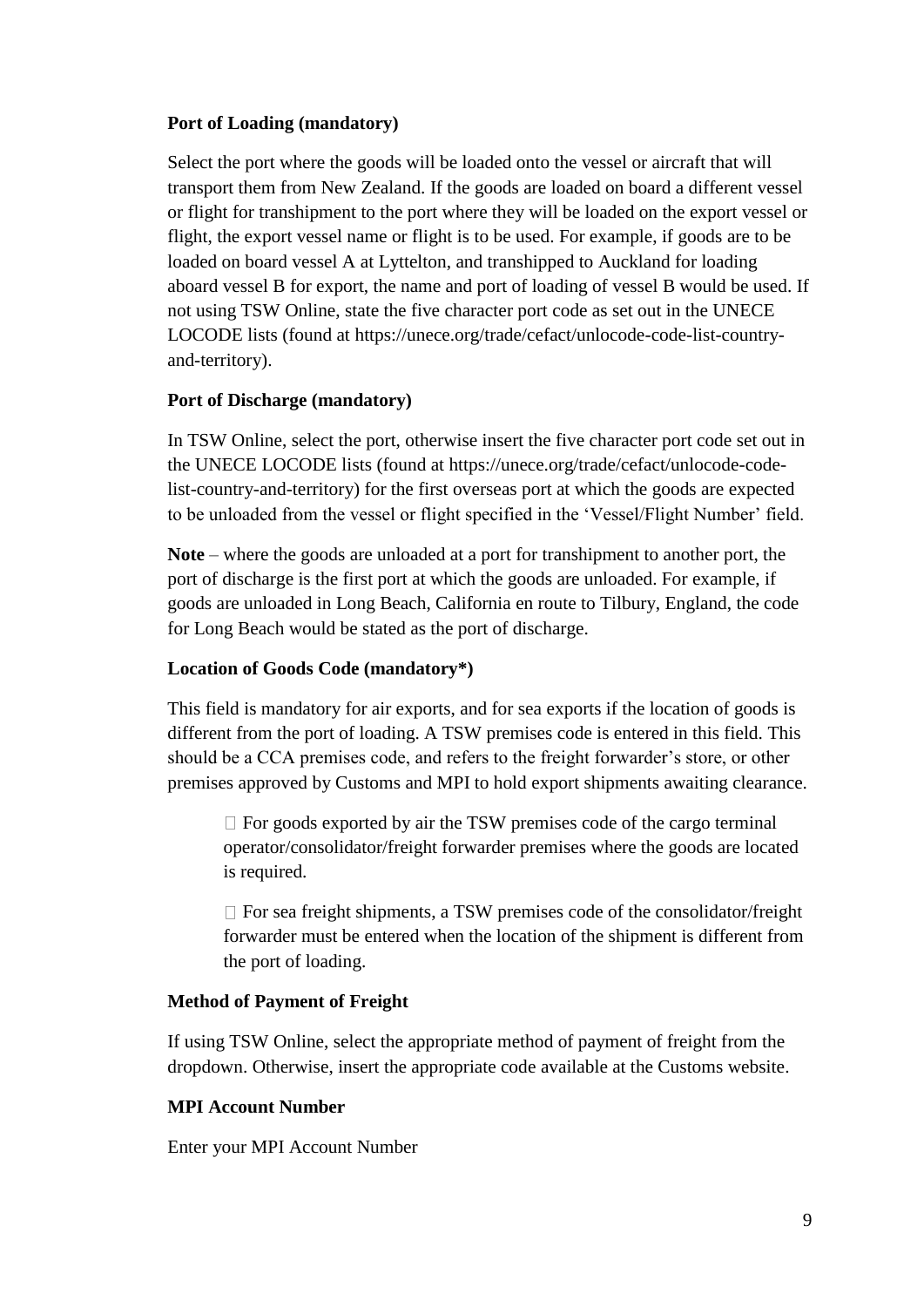#### **Bill**

#### **Bill Type (mandatory)**

Select the bill of lading type for the consignment:

 $\Box$  Bill of Lading

- □ Booking Reference
- House Way Bill
- Master Bill

**Note 1** – where the transport mode is sea, use bill types Master Bill and Bill of Lading/Booking Reference only.

**Note 2** – where the transport mode is air, use bill types Master Bill and House Way Bill/Booking Reference only.

#### **Bill Number (mandatory)**

Insert the serial number of the bill.

For exports by sea, insert the serial number of the bill of lading issued to the exporter for each consignment covered by the CRE. Depending on which party arranged for the freight, this may be issued by the shipping company, consolidator, or freight forwarder.

#### **Handling Instructions**

Any 'Handling Instructions' included are passed to ports or freight forwarders. This should be provided as a single string of text with no special characters.

#### **Containers**

These fields should only be completed when the consignments are to be exported by sea and one or more of the consignments is packed into a shipping container/s, or are empty containers.

Note – for non-containerised goods being shipped by sea, this field should be left blank.

#### **Only Empties?**

This box should be checked when the consignment contains only empty containers. Check the box, then complete the first row of container information. Once number, size/type and status has been selected, you can then click the 'add' container button located next to the 'Only Empties' check box. This will pre-fill the new container row with an empty status and the same size/type as the previous row. Once you have added all your empty containers you will need to add a consignment item for each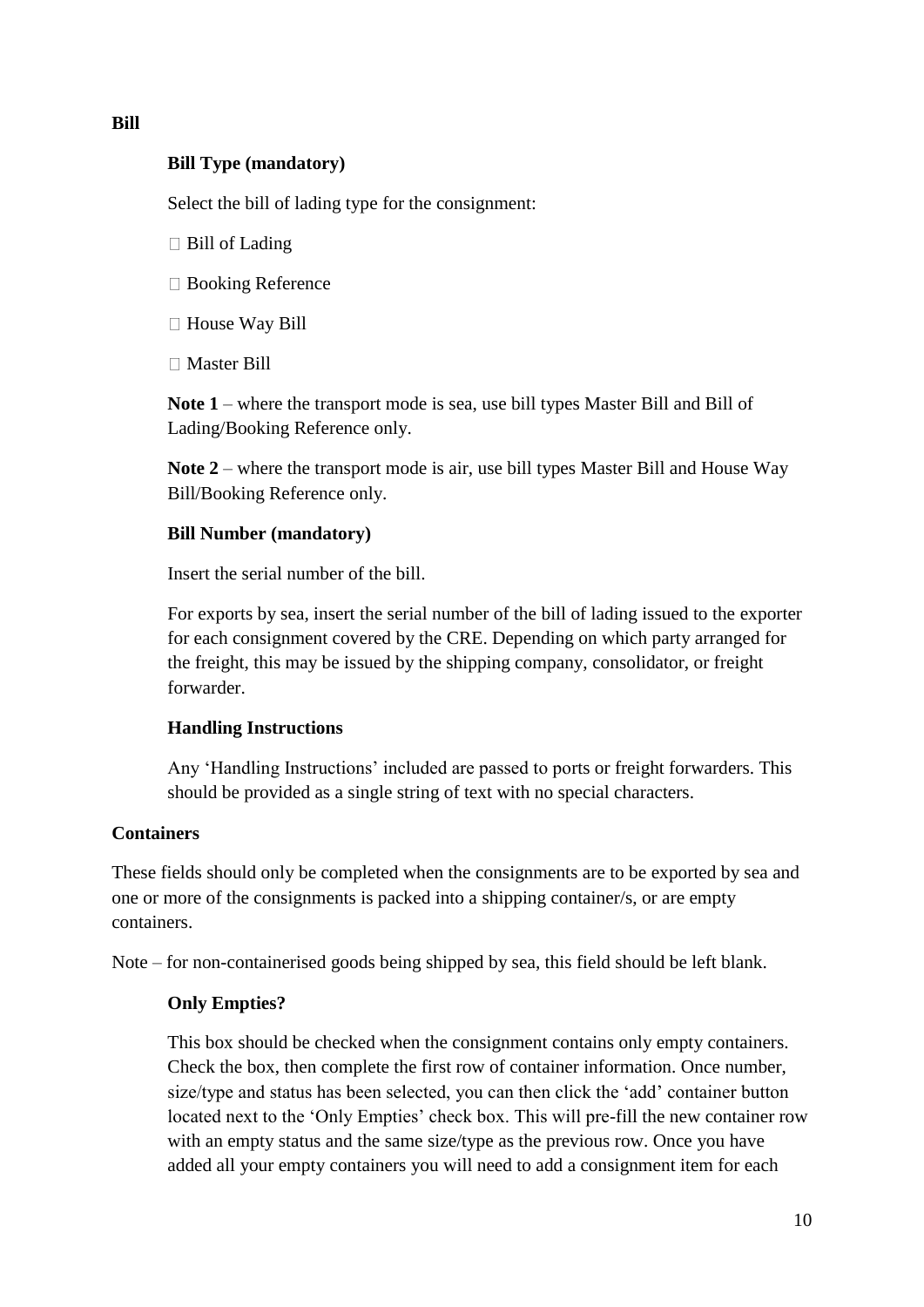container. Selecting 'only empties' reduces the amount of mandatory fields on the consignment items tabs.

#### **Container Status**

If a container number and size/type are input, the status must also be selected. Indicate the status as one of the following:

 $\Box$  'Bulk' – goods shipped in some container types, for example grain shipped in a specialist grain/bulk container.

 $\Box$  'Empty' – an empty container containing no goods, where the container itself is the good being imported. Where the container is being used to transport other goods (ie, as transport equipment) other requirements will apply as set out in the rules.

 $\Box$  'Full load' – only one consignment is packed in the container, and the consignment contains goods for only one consignee.

 $\Box$  'Full, contains multiple LCL consignments' – more than one consignment has been packed into the container. The container contains multiple less-thancontainer load (LCL) consignments that individually do not occupy the full space available in a container. Another name commonly used and synonymous with this definition is FAK (freight all kinds).

Attached Equipment

#### **Container/Pallet Number**

For each container state the container/pallet number in which the goods are exported.

#### **Container/Pallet Size/Type**

If a container number is input, the size and type of container/pallet must also be input. In TSW Online, select from the dropdown, otherwise input the equipment size and type descriptions, which are located at UN/EDIFACT 8155.

#### **Attached Equipment**

For each container number, if there is any attached equipment on either the inside or outside of the container, select the type from the dropdown provided. If there is no attached equipment leave this field blank.

#### **Seals**

Where containers are sealed, for each Container Number, the number of the seal fixed to that container should be stated.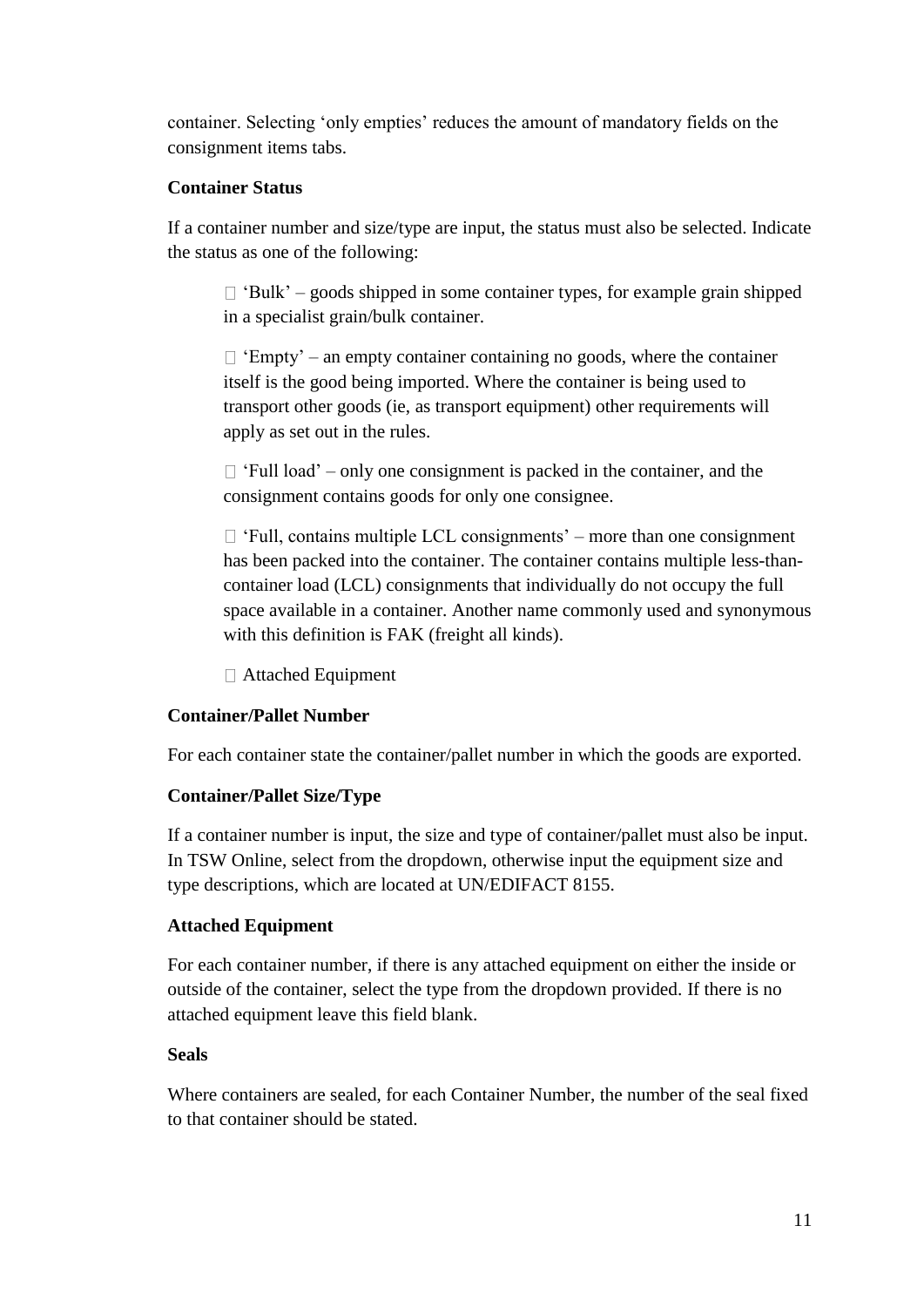#### **Consignor**

#### **Consignor Code or Consignor Name (mandatory)**

Complete either the code or the name and address.

#### **Consignee**

#### **Consignee Name and Address (mandatory)**

Insert in these fields the full name and address of the overseas consignee of the consignment as shown on the bill of lading or waybill.

#### **Notify Party**

Any 'notify party' stated in the transport document can be entered here. Complete the name and address.

#### **Delivery Destination**

#### **Same as Consignee**

Select Yes if the goods are being delivered to the consignee; otherwise, select No.

#### **Deliver to Party**

Complete the name and address if the goods are being delivered to someone other than the consignee. The name and address of where the goods are being delivered should be stated.

#### **Delivery Notification**

This notification is in addition to the default delivery notification to the Port/premises where the goods are located. It is an optional field and can be used for an additional party to receive advice of the delivery authority for the CRE. Record the details of the additional notification party.

#### **Consolidation**

#### **Is this consignment a consolidation?**

Where the consignment is a consolidation or part of a consolidation, details of the consolidator must be provided.

#### **Consignment Item**

A separate consignment item is required for each:

- $\Box$  consignment number
- $\Box$  different type of goods within the consignment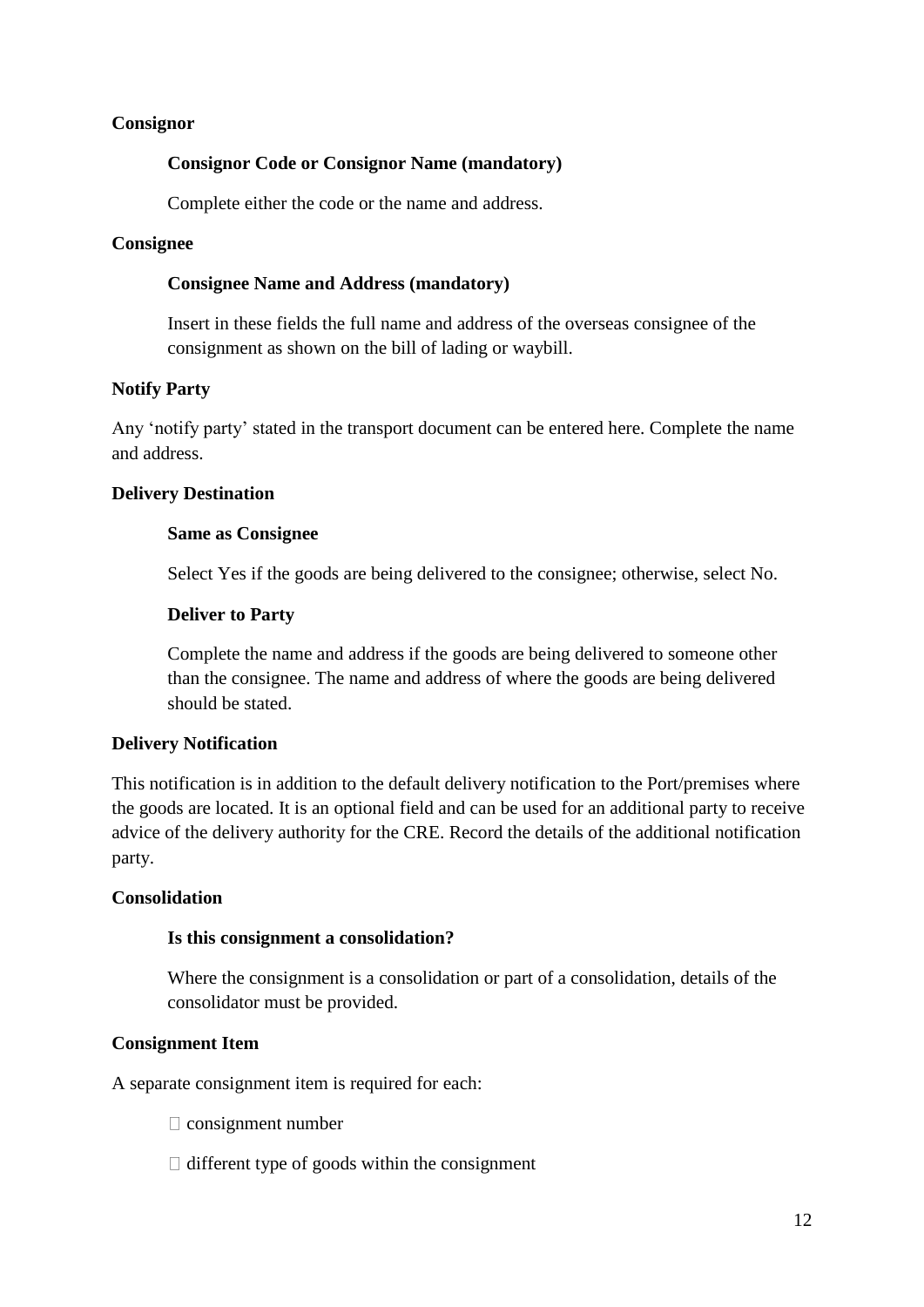$\Box$  type of packaging in which goods are packaged

 $\Box$  container number.

Note – up to 999 consignment items can be listed per consignment.

#### **Bill Number**

In TSW Online, this will auto-populate.

#### **Consignment Value in NZD**

In TSW Online, this will auto-populate.

#### **Write-Off Request?**

In TSW Online, this will auto-populate.

#### **Consignment Item Number**

A sequential number for each consignment item, starting with the number '1'. This is auto-filled in TSW Online.

#### **Container Number**

When the report covers consignments to be exported by sea and the goods covered by the item line are an empty shipping container, or are packed in one or more shipping containers, insert the serial number of each shipping container. Pick the container relevant to this item from the drop-down list of the containers included in the consignment. This field will only be visible if containers are added. If you do not select a container number, then you will be required to input packaging details and gross weight details before proceeding.

#### **Cargo Description (mandatory)**

Insert in this field a clear and accurate description in English of the goods covered by the item line.

Note: The description should state the specific nature and type of the goods. It should not be a generic trade description, catalogue number, or the text either of a tariff classification heading, or of a tariff classification that does not accurately describe the particular goods.

#### **Tariff Item**

State the tariff classification of the goods by referring to the tariff number and statistical key code according to the Working Tariff Document of New Zealand. This publication is available on the Customs website (found at

https://www.customs.govt.nz/business/tariffs/working-tariff-document/).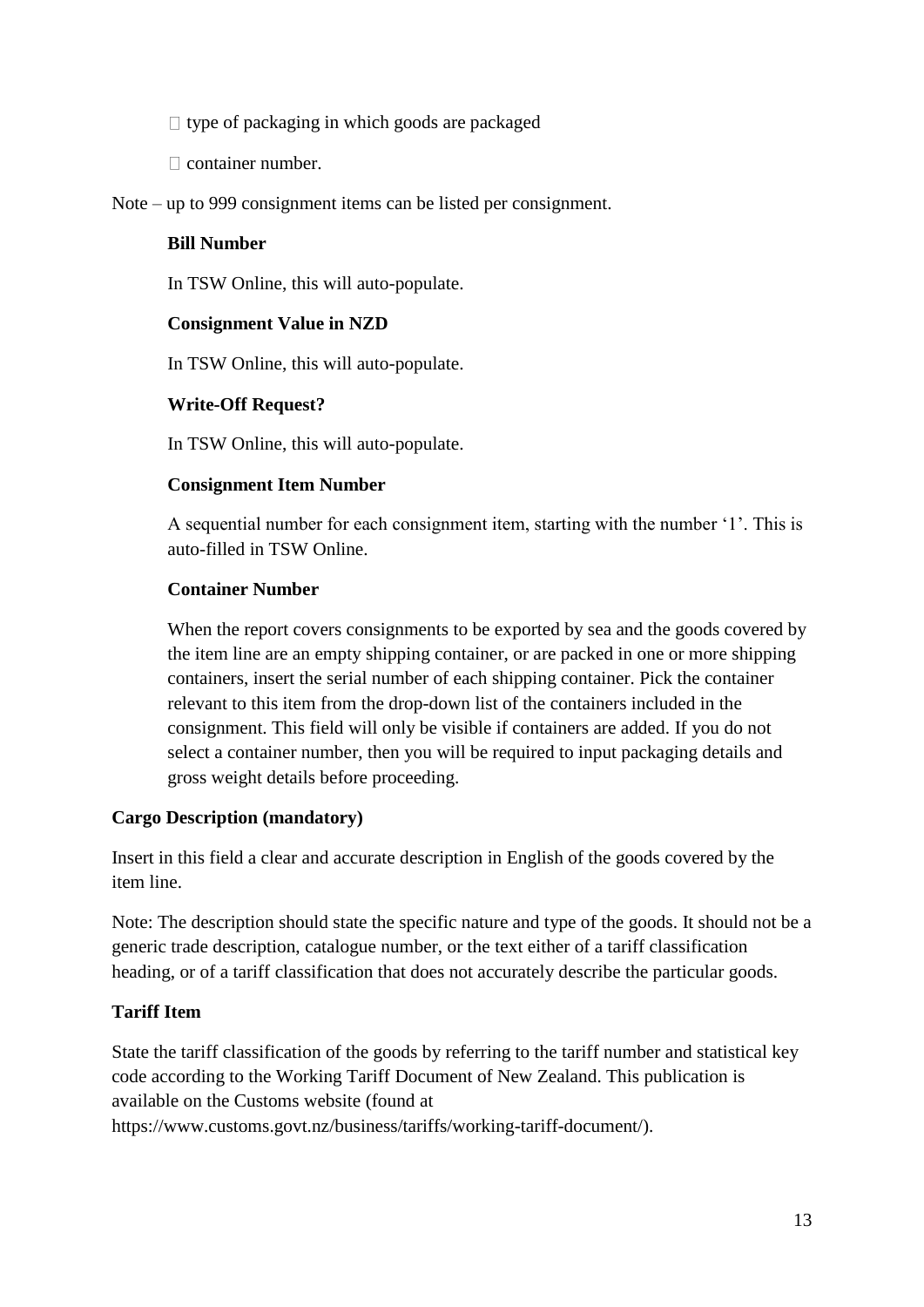#### **Item Value (mandatory\*)**

This is only mandatory for write-off consignments. Insert the value, in terms of the currency declared in the field 'Currency code', of the goods covered by the item line. Where the goods are subject to sale, insert the invoice value or the expected sale value, less the cost of international freight and insurance. Where the goods have been purchased in New Zealand, insert the purchase price. Where the goods are not subject to sale or have not been purchased in New Zealand, insert an assessed value for the goods. Where an assessed value is used for saleable commodities, it should reasonably reflect the replacement or insurance value of the goods.

\* Where the item line is for an empty container, leave this field blank.

#### **Currency (mandatory\*)**

This is only mandatory for write-off consignments. Select from the dropdown in TSW Online, or insert the three-character code for the currency in which the goods have been valued.

\* Where the item line is for an empty container, leave this field blank.

#### **Types of Packages (mandatory\*)**

In TSW Online, select from the list of packages provided in the dropdown. If not using TSW Online, use the relevant package codes available on the Customs website. The full list of Package Type codes are listed under UN/EDIFACT Recommendation 21 Annex V (found at https://unece.org/fileadmin/DAM/cefact/recommendations/rec21/rec21rev4\_ecetrd309.pdf).

For bulk containers the package type must be one of the bulk kind eg 'Bulk, scrap metal'.

\* This is not required for empty containers. Where the item line is for an empty shipping container, leave this field blank.

Note – the most reliable source of the correct number and type of packages is the bill of lading or air waybill.

#### **Number of Packages (mandatory\*)**

Insert the quantity of each type of package mentioned in the 'Package type' field, except where the package type is bulk.

For bulk containers the package number '1' must be entered.

\* This is not required for empty containers. Where the item line is for an empty shipping container, leave this field blank.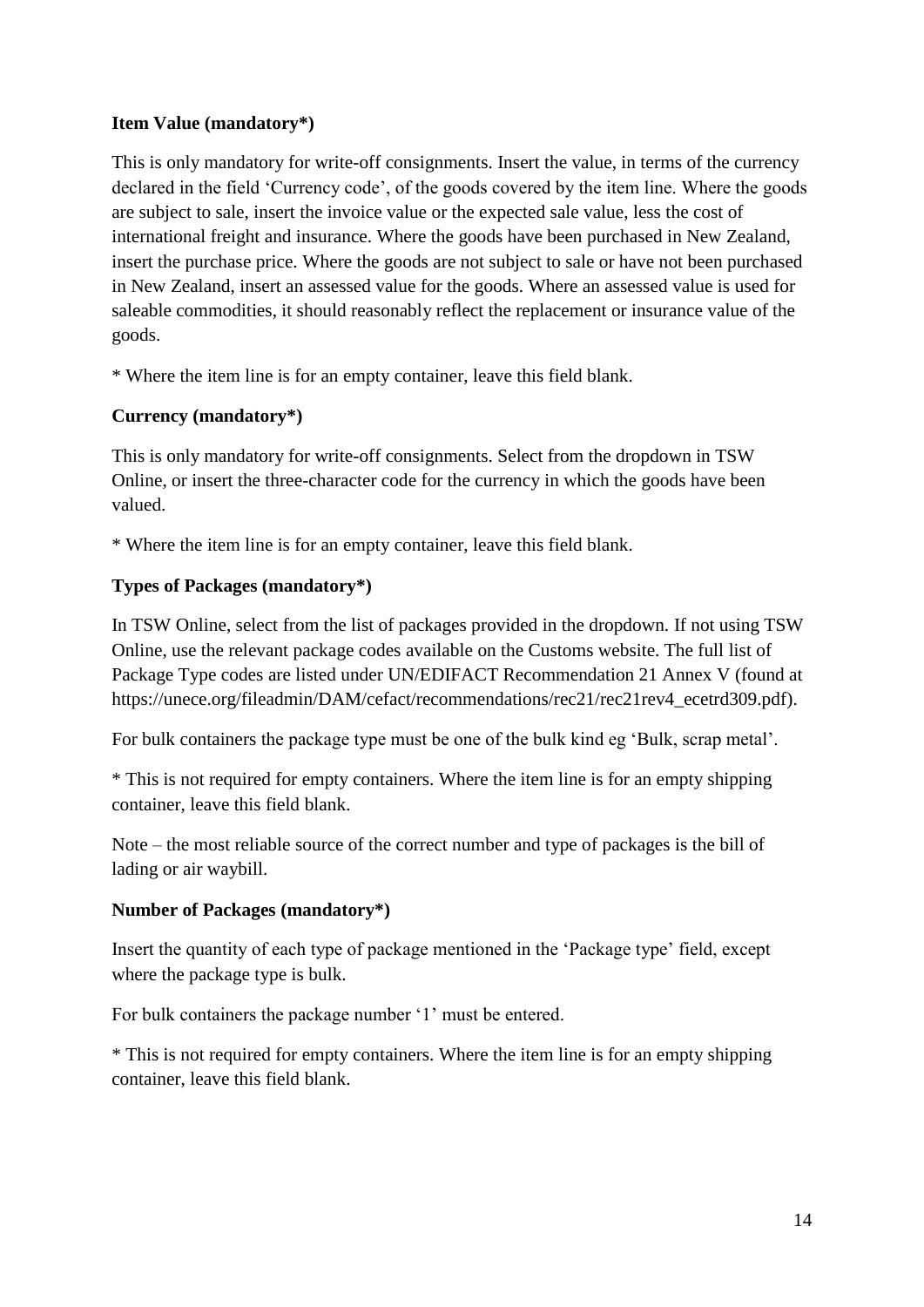#### **Country of Origin (mandatory\*)**

This is only mandatory for write-off consignments. Insert the country of produce or manufacture of the goods declared on the detail line, determined according to the provisions of Part 6 of the Customs and Excise Regulations 1996. The country codes are available from UNECE website www.unece.org.

#### **Gross Weight Item Level in kg (mandatory\*)**

Enter the gross weight of the consignment item. The gross weight must be stated in kilograms and include the packaging but must exclude the transport equipment.

\* Where the item line is for an empty container, leave this field blank.

#### **Identity Type**

Where applicable enter the identity qualifier. Select from the dropdown in TSW Online, or insert the appropriate code. Valid options are:

 $\Box$  Chassis number

Global Trade Item Number (GTIN)

- $\Box$  Identification tag
- $\Box$  Identification tattoo
- Microchip
- $\Box$  Registration Number
- $\Box$  Serial number
- $\Box$  Vehicle identification

#### **Identity Number (mandatory\*)**

Mandatory if an identity qualifier is selected. Insert the relevant identity number.

#### **Other Classification Type**

Enter the relevant classification type:

- □ Harmonised System
- □ United Nations Dangerous Goods List

#### **Classification**

Enter the relevant dangerous goods or classification number relevant to the consignment item. This is available from the Working Tariff document (found at https://www.customs.govt.nz/business/tariffs/working-tariff-document/).